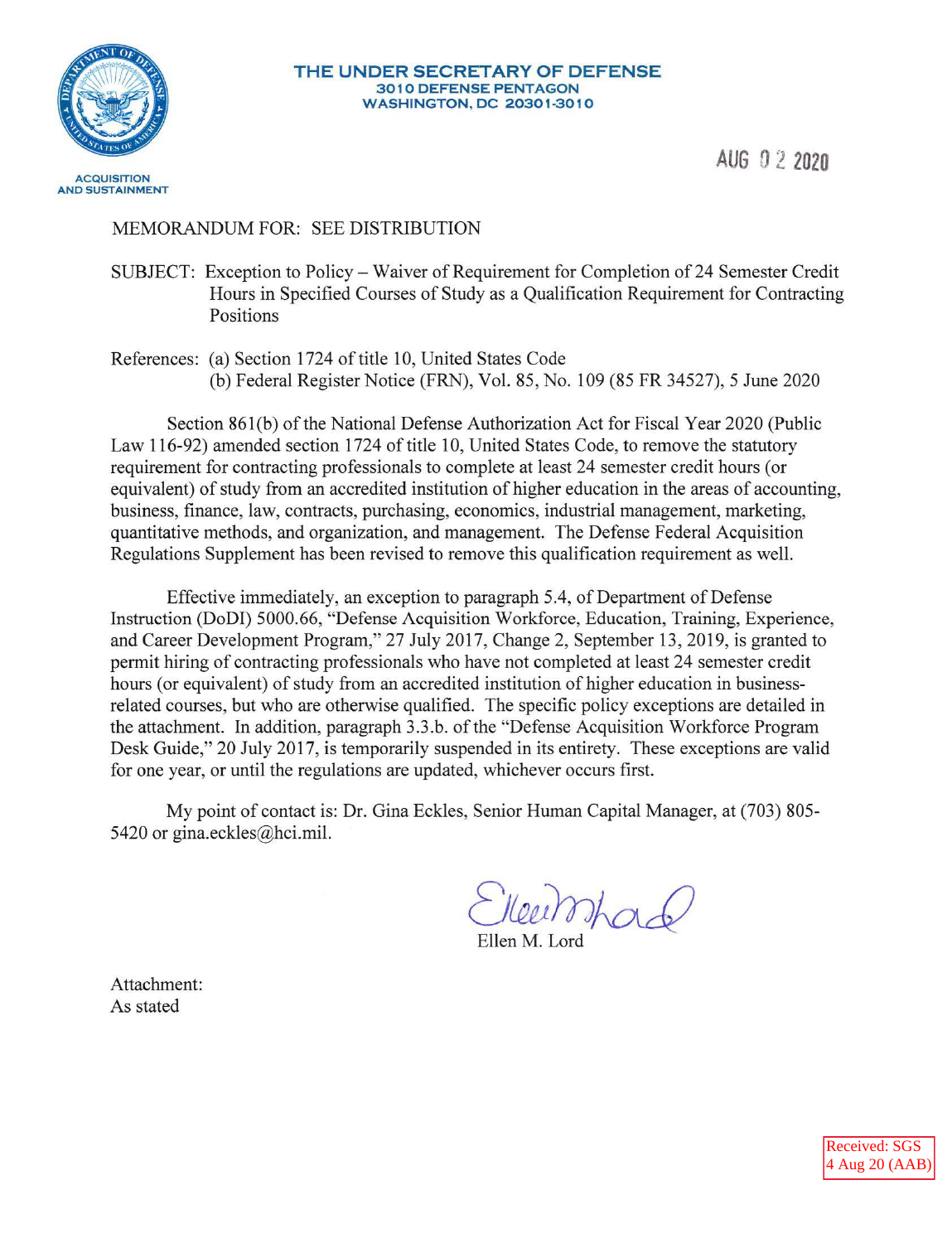DISTRIBUTION:

CHIEF INFORMATION OFFICER OF THE DEPARTMENT OF DEFENSE UNDER SECRETARY OF DEFENSE FOR RESEARCH AND ENGINEERING UNDER SECRETARY OF DEFENSE (COMPTROLLER)/CHIEF FINANCIAL OFFICER OF THE DEPARTMENT OF DEFENSE UNDER SECRETARY OF DEFENSE FOR PERSONNEL AND READINESS UNDER SECRETARY OF DEFENSE FOR INTELLIGENCE AND SECURITY DIRECTOR OF COST ASSESSMENT AND PROGRAM EVALUATION SERVICE ACQUISITION EXECUTIVES DIRECTORS OF DEFENSE AGENCIES DIRECTORS OF FIELD ACTIVITIES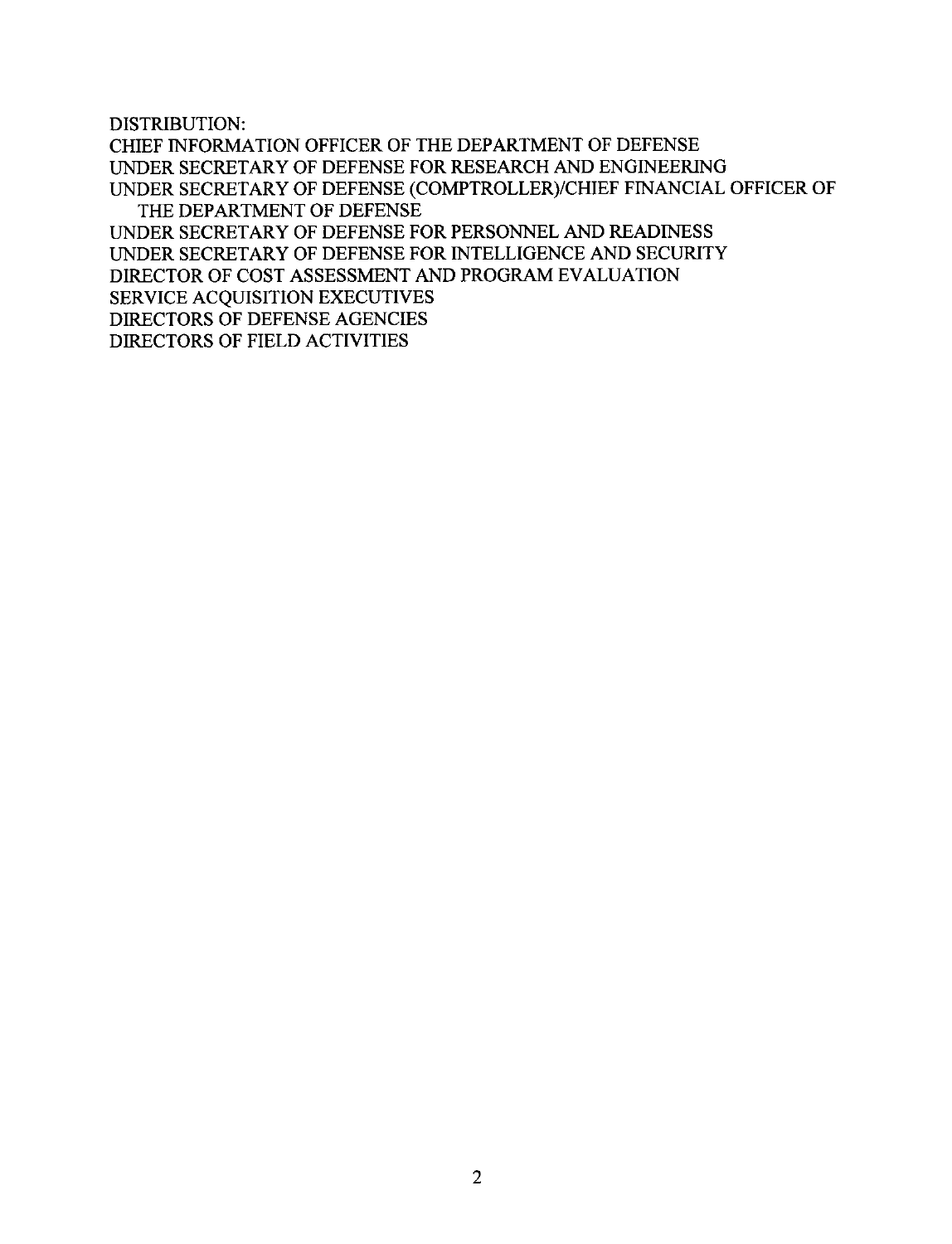## Attachment

Exception to Policy - Waiver of Requirement for Completion of 24 Semester Credit Hours in Specified Courses of Study as a Qualification Requirement for Contracting Positions

Table 3 in paragraph 5.4 of DoDI 5000.66, "Defense Acquisition Workforce, Education, Training, Experience, and Career Development Program," 27 July 2017, Change 2, September 13, 2019, is temporarily revised as follows (see strike through):

| Position                                                                                                                                                                                                                                                             | <b>Unique Position Requirements</b>                                                                                                                                                                                                                                                                                                                                                                                                                                                                                                                                                                                                                                               |  |  |
|----------------------------------------------------------------------------------------------------------------------------------------------------------------------------------------------------------------------------------------------------------------------|-----------------------------------------------------------------------------------------------------------------------------------------------------------------------------------------------------------------------------------------------------------------------------------------------------------------------------------------------------------------------------------------------------------------------------------------------------------------------------------------------------------------------------------------------------------------------------------------------------------------------------------------------------------------------------------|--|--|
| Contracting Officers (civilian occupational series 1102<br>positions), military equivalent positions, and members of<br>the Contingency Contracting Force (CCF).                                                                                                     | • A baccalaureate degree from an accredited academic<br>institution.                                                                                                                                                                                                                                                                                                                                                                                                                                                                                                                                                                                                              |  |  |
|                                                                                                                                                                                                                                                                      | This requirement does not apply* to a DoD civilian<br>employee or Service member who:<br>- Served as a contracting officer with authority to<br>award or administer contracts in excess of the SAT on or<br>before September 30, 2000.                                                                                                                                                                                                                                                                                                                                                                                                                                            |  |  |
|                                                                                                                                                                                                                                                                      | - Served in an 1102 position or as a Service member in<br>a similar occupational specialty on or before September<br>30, 2000.                                                                                                                                                                                                                                                                                                                                                                                                                                                                                                                                                    |  |  |
|                                                                                                                                                                                                                                                                      | - Is an enlisted member of the CCF. This exemption<br>only applies to CCF members in their current or future<br>CCF positions. The baccalaureate degree exemption<br>does not apply to current CCF members seeking<br>employment within DoD as an 1102.                                                                                                                                                                                                                                                                                                                                                                                                                           |  |  |
|                                                                                                                                                                                                                                                                      | *This exception does not apply to new hires into an<br>1102 position.                                                                                                                                                                                                                                                                                                                                                                                                                                                                                                                                                                                                             |  |  |
| CCF positions within DoD Components that consist of<br>members of the Armed Forces performing contracting<br>functions, whose mission is to deploy for contingency<br>and other operations in order to provide necessary<br>contracting support (see Notes 1 and 2). | At least 24 semester credit hours in business<br>disciplines. Business disciplines include: accounting,<br>business, finance, law, contracts, purchasing, economics,<br>industrial management, marketing, quantitative methods,<br>or organization and management. The 24 semester credit<br>hours (or the equivalent) must be earned from an<br>accredited academic institution of higher education.<br>- For CCF membership, passing of an examination that<br>demonstrates skills, knowledge, or abilities comparable<br>to an individual who has completed at least 24 semester<br>hours in the business disciplines is an acceptable<br>substitute to the above requirement. |  |  |
| Contracting officers who award or administer contracts<br>above the SAT<br>(see Note 3).                                                                                                                                                                             | • Complete all contracting courses required for the<br>acquisition career field certification level of the position.<br>• 2 years of experience in a contracting position.<br>• 1102 education requirements for a degree and 24<br>semester hours of business-related courses.<br>• Any additional requirements established, based on the                                                                                                                                                                                                                                                                                                                                         |  |  |

# **Table 3: Contracting Position-specific Requirements**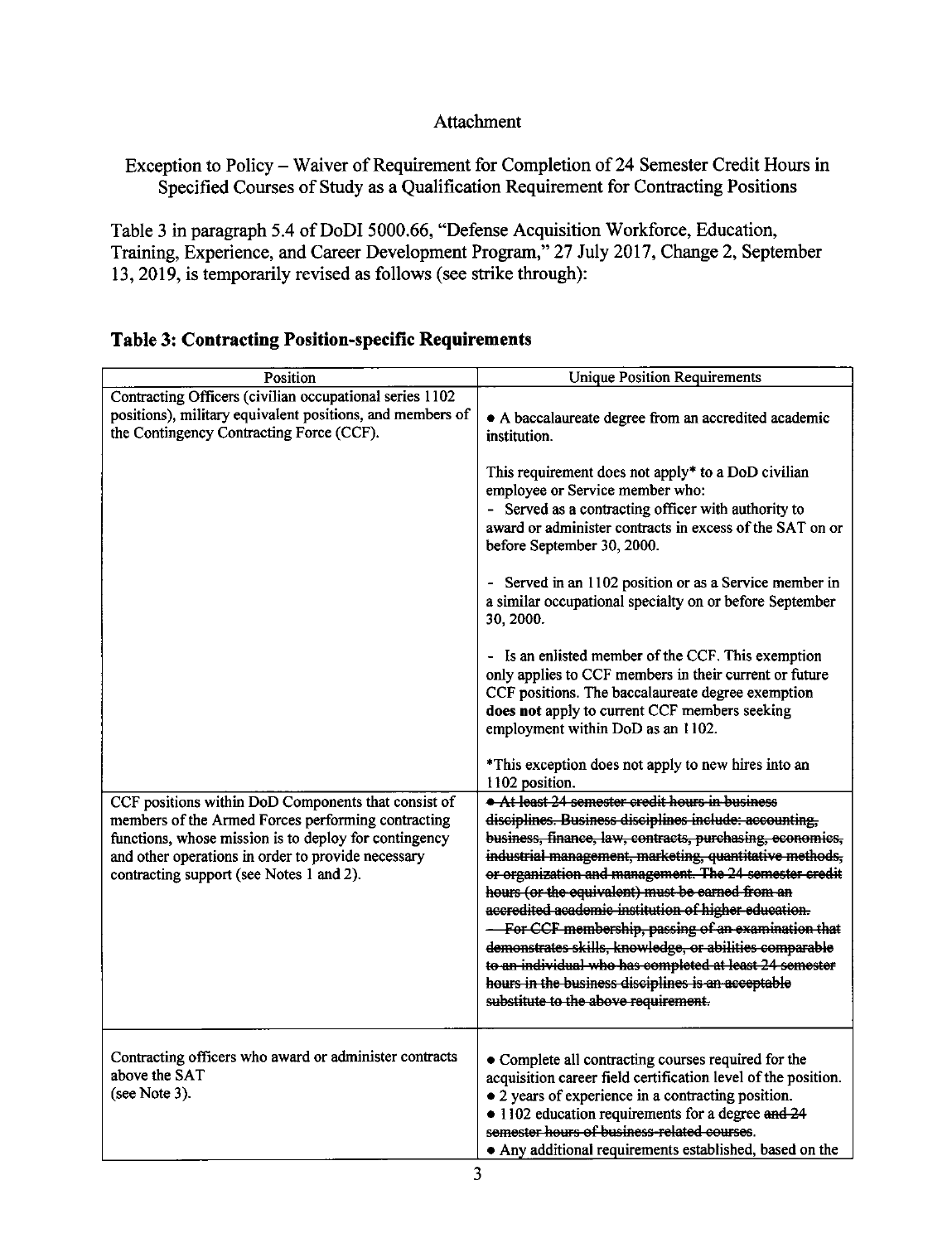|                                                                                                                                                                                                                                                                                        | dollar value and complexity of the contracts awarded or<br>administered in the position.<br>• Exceptions to education requirements: same as those<br>for Civilian 1102 (and equivalent military positions). |  |  |  |
|----------------------------------------------------------------------------------------------------------------------------------------------------------------------------------------------------------------------------------------------------------------------------------------|-------------------------------------------------------------------------------------------------------------------------------------------------------------------------------------------------------------|--|--|--|
| Senior Contracting Official. (This is a KLP.)                                                                                                                                                                                                                                          | • 1102 education requirements for a degree and 24<br>semester hours.                                                                                                                                        |  |  |  |
|                                                                                                                                                                                                                                                                                        | • 4 years of experience in contracting.                                                                                                                                                                     |  |  |  |
|                                                                                                                                                                                                                                                                                        | • Tenure period: Milestone closest to 3 years, or as                                                                                                                                                        |  |  |  |
|                                                                                                                                                                                                                                                                                        | tailored by CAE based on unique program requirements.                                                                                                                                                       |  |  |  |
| the exception criteria but who subsequently had a break in service and desire re-entry into the 1102 career field.                                                                                                                                                                     | Note 1: Requirement for college degree and 24 semester credit hours of business related courses applies to those employees who initially met                                                                |  |  |  |
|                                                                                                                                                                                                                                                                                        | Note 2: Each of the Military Departments will establish a minimum amount of experience or training required for each CCF member before a                                                                    |  |  |  |
| deployment. The minimum training should include training in Government contracting principles, simplified acquisition procedures,                                                                                                                                                      |                                                                                                                                                                                                             |  |  |  |
| contingency contracting, and Government purchase card, as appropriate.                                                                                                                                                                                                                 |                                                                                                                                                                                                             |  |  |  |
| Note 3: Each of the Military Departments will establish minimum training and experience requirements for CCF members before issuing them<br>a warrant at or below the SAT. CCF members appointed as contracting officers with authority to award or administer contracts above the SAT |                                                                                                                                                                                                             |  |  |  |
| will meet the qualification requirements identified in this section for contracting officers above the SAT, with the exception of a college                                                                                                                                            |                                                                                                                                                                                                             |  |  |  |
| degree and 24 semester credit hours of business-related courses.                                                                                                                                                                                                                       |                                                                                                                                                                                                             |  |  |  |

 $\epsilon$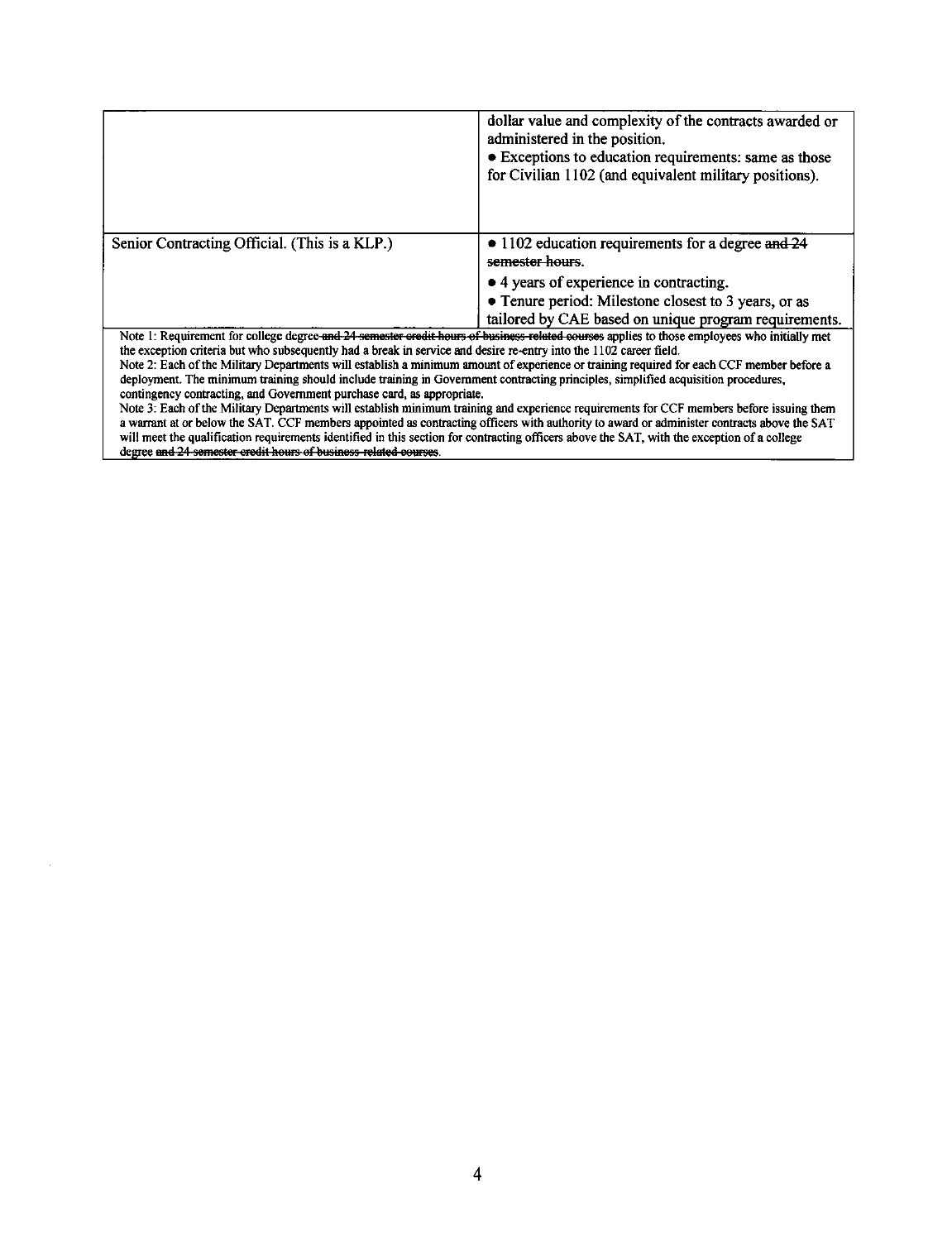### **DOD QUALIFICATION STANDARD FOR GS-1102 CONTRACTING POSITIONS**

 This is an individual, single agency qualification standard for Department of Defense positions. This standard implements requirements contained in Title 10, United States Defense Authorization Act for Fiscal Year 2020 (Public Law 116-92) and implemented Positions, effective and dated August 2, 2020. Code, Sections 1723 through 1733, as amended by Section 861(b) of the National on a policy exception basis by Under Secretary of Defense for Acquisition and Sustainment memorandum, Exception to 24 Semester Hours Requirement for Contracting

### **Basic Education Requirements for GS-5 through GS-15 (or equivalent) positions:**

A bachelor's degree from an accredited educational institution authorized to grant baccalaureate degrees.

Department on or before September 30, 2000 are exempt from meeting this requirement.  *Department on or before September 30, 2000 are exempt from meeting this requirement. Current military members who occupied a similar occupational specialty to the GS (or NOTE: The education requirements listed above apply only to individuals entering DoD GS-1102 positions on or after October 1, 2000. Current civilian personnel in DoD who occupied GS-1102 positions or contracting positions with authority to award or administer contracts above the simplified acquisition threshold in an Executive equivalent)-1102 or before September 30, 2000 are also exempt from meeting this requirement.* 

| <b>GRADE</b> (or equivalent) | <b>EDUCATION</b><br>OR                                                                                                                        | <b>SPECIALIZED EXPERIENCE</b>                             |
|------------------------------|-----------------------------------------------------------------------------------------------------------------------------------------------|-----------------------------------------------------------|
| $GS-7$                       | 1 full academic year of graduate<br>education, law school, or superior                                                                        | One year equivalent to at least<br>$GS-5$                 |
|                              | academic achievement                                                                                                                          |                                                           |
| $GS-9$                       | 2 full academic years of<br>progressively higher level<br>graduate education or master's or<br>equivalent graduate degree or<br>LL.B. or J.D. | One year equivalent to at least the<br>$GS-7$             |
| $GS-11$                      | 3 full academic years of<br>progressively higher level<br>graduate $or Ph.D.$ or equivalent<br>doctoral degree                                | One year equivalent to at least the<br>$GS-9$             |
| <b>GS-12 thru GS-15</b>      | (no educational equivalent)                                                                                                                   | One year equivalent to at least<br>next lower grade level |

|  |  | Additional Experience and/or Education Requirements for GS-7 and above: |  |  |  |
|--|--|-------------------------------------------------------------------------|--|--|--|
|--|--|-------------------------------------------------------------------------|--|--|--|

 **Specialized Experience:** In addition to meeting the basic education requirements above, one year of specialized experience equivalent to the next lower grade level in the normal line of progression is qualifying for positions at grades GS-7 (or equivalent) and above. Specialized experience must have equipped the applicant with the particular knowledge, skills, and abilities to perform successfully the duties of the position to be filled.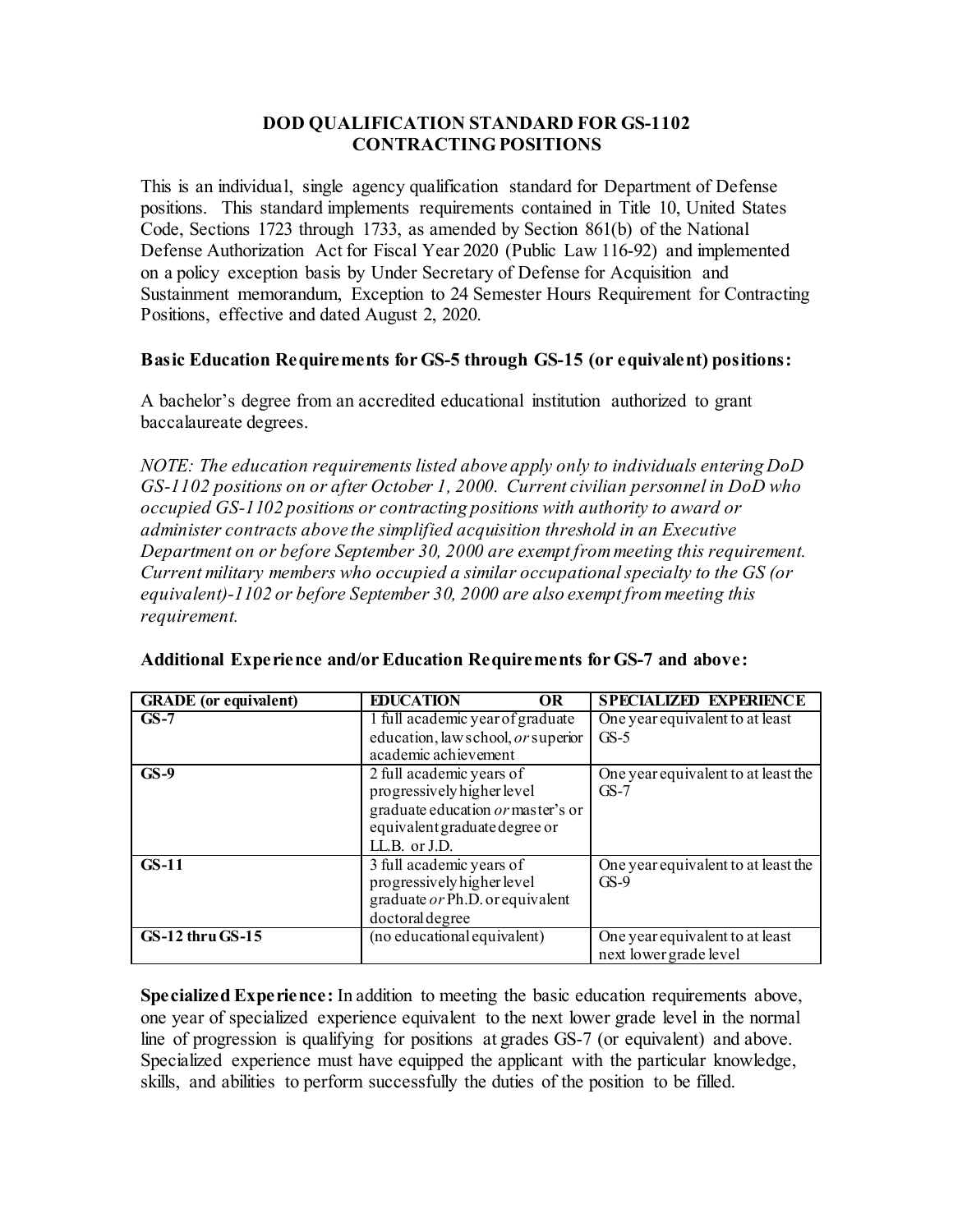**Basic Qualification Requirements for Contracting Officer Positions:** In addition to meeting the basic educational requirement as well as the requirements in the table above, applicants must have:

- 1) have at least two years of experience in contracting positions; and
- 2) have completed all contracting courses required for a contracting officer for positions at the level and grade at which the person is serving. Certification at this level is sufficient to meet this standard.

 **Basic Requirements for Critical Acquisition Positions:** The Secretary of Defense shall designate the acquisition positions in the Department of Defense that are critical acquisition positions, applicants must:

- 1) be eligible for GS-14, or equivalent; and
- 2) hold a bachelor's degree; and
- level contracting positions; and 3) have completed all mandatory training requirements for Level II or III certification as prescribed by the head of the agency for progression to higher
- grade level of the position, and must have provided the knowledge, skills, and abilities to perform successfully the work of the position. 4) possess four years of acquisition experience. At least 1 year of that experience must have been specialized experience at or equivalent to work at the next lower

 **Basic Qualification Requirements for Senior Contracting Officials:** A Senior Contracting Official is a position such as a director of contracting, or a principal deputy to a director of contracting, serving in the Office of the Secretary of Defense, the Office Department, the HQ of a Defense Agency, a subordinate command HQ, or a major systems or logistics contracting activity in the Department of Defense. Before a person person must have at least four years' experience in contracting. of the Secretary of a Military Department, the Headquarters (HQ) of a Military may be assigned to a critical acquisition position as a senior contracting official, the

 **Waivers:** *With the exception of Specialized Experience,* the component acquisition career management authority may waive any or all of the requirements listed in this board certifies that the individual possesses significant potential for advancement to levels of greater responsibility and authority, based on demonstrated job performance and qualifying experience. qualifications standard with respect to any *employee* of the Department of Defense if the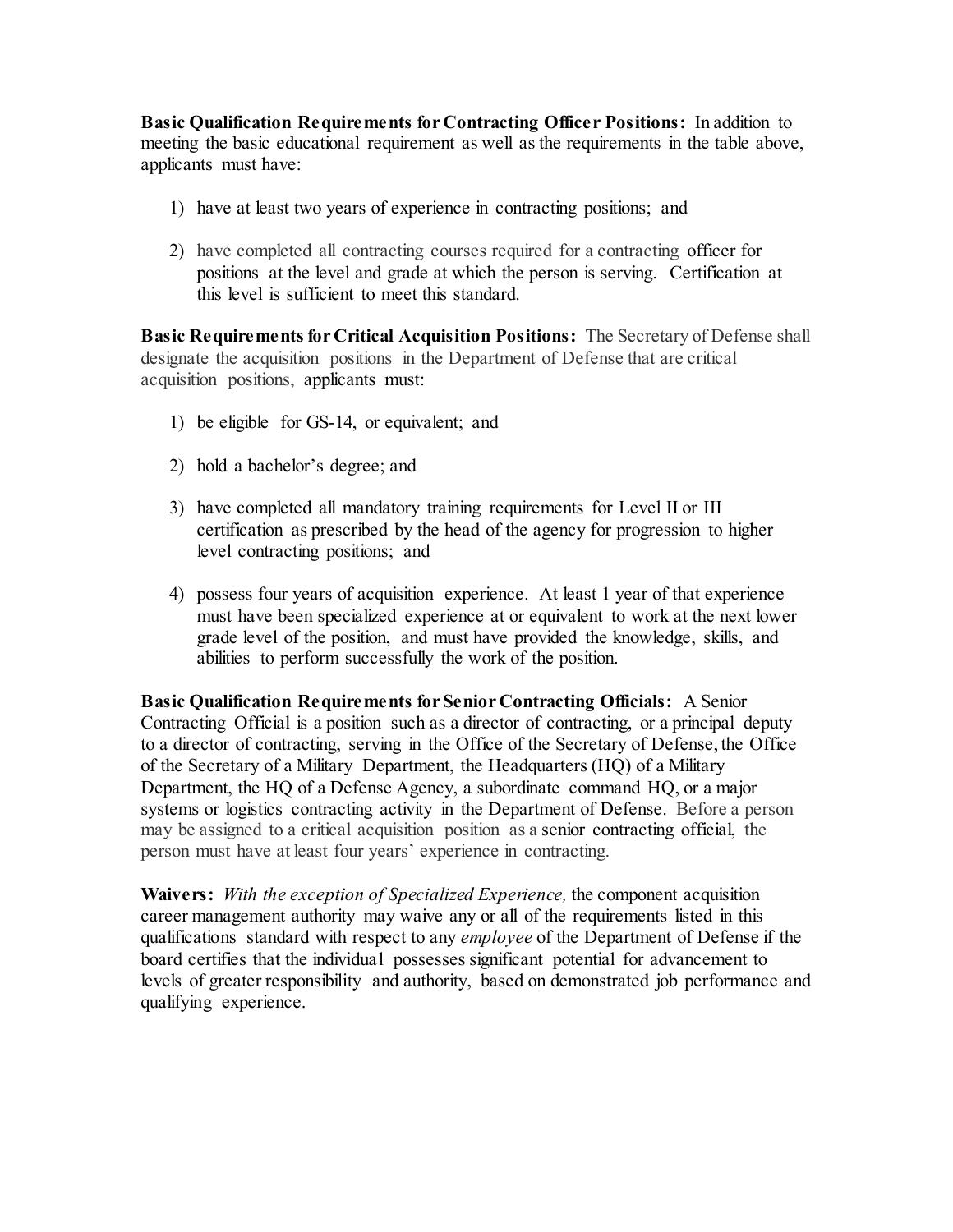#### **Contracting Series, 1102 Implementation Guidance/Questions and Answers**

### **FY 2020 National Defense Authorization Act (Public Law 116-92) Section 861(b) Elimination of 24 Semester Credit Hours in 10 U.S.C. 1724 & USD(A&S) Policy Exception Memorandum dated 02 August 2020**

#### **A. What has changed?**

 $\overline{a}$ 

 requirement at 10 U.S.C. 1724 for 24 semester credit hours of courses in business disciplines for categories of contracting personnel. The Under Secretary of Defense for Acquisition & Sustainment (US(A&S), the Honorable Ellen Lord, authorized an exception to the corresponding September 2019. The deletion of the requirement in law and the policy exception applies to contracting officers, employees or potential employees in the General Schedule (or other DoD The FY 2020 National Defense Authorization Act amended law to eliminate the policy requirement in DoD Instruction (DoDI) 5000.66, Defense Acquisition Workforce Education, Training, Experience, and Career Development Program, 27 July 2017, Change 2, 13 pay and compensation system)  $1102$  occupational series<sup>1</sup> or similar military systems, contracting developmental opportunities, and the Contingency Contracting Force.

 **FY 2020 National Defense Authorization Act.** Section 861(b) of the National Defense Authorization Act for Fiscal Year 2020 (Public Law 116-92) amended section 1724 of title 10, United States Code, to remove the statutory requirement for contracting professionals to complete at least 24 semester credit hours (or equivalent) of study from an accredited institution of higher education in the areas of accounting, business, finance, law, contracts, purchasing, economics, industrial management, marketing, quantitative methods, and organization, and management. The Defense Federal Acquisition Regulations Supplement (DFARS) was also revised to remove this requirement DFARS 201.603-2(1)(iii)(B) and 218.201(1) (reference DFARS Case 2020-D012).

 **USD(A&S) Policy Exception Memo.** On 2 August 2020 the USD(A&S) authorized exceptions (memo attached) to the policy requirement in DoDI 5000.66, paragraph 5.4., Unique Requirements, with line-out changes identifying the exceptions. In addition, paragraph 3.3.b. of the "Defense Acquisition Workforce Program Desk Guide," 20 July 2017, is temporarily suspended in its entirety. The USD(A&S) exceptions are valid for one year, or until the regulations are updated, whichever occurs first. Requirements for Contracting Positions. The USD(A&S) memorandum includes an attachment with applicable excerpts of DoDI 5000.66 paragraph 5.4, Table 3, Contracting Position-specific

**B. Questions and Answers.** The following Questions and Answers are provided to help understand the changes with regard only to the removal of the requirement for the 24 semester

<span id="page-6-0"></span><sup>&</sup>lt;sup>1</sup> For the purposes of this Paper, Contracting Officers and employees or potential employees in the General Schedule- (or other DoD pay and compensation system) 1102 occupational series are collectively referred to as 1102s.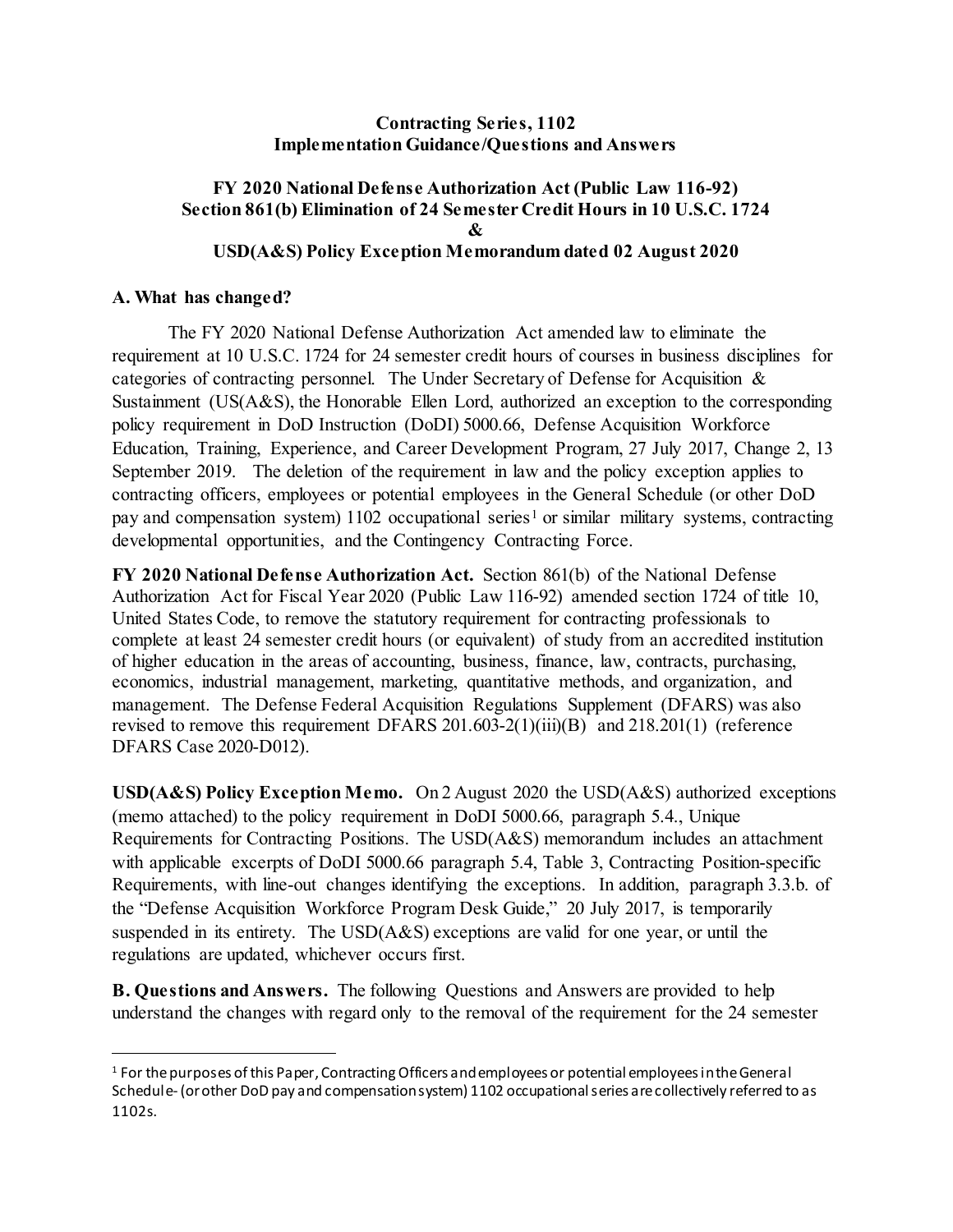above, personnel applicability exclusions to the requirements established in 2000 by law and credit hours which was established and effective October 1, 2000. Except for the changes policy still apply.

## **1. What has changed?**

 **A.** The FY 2020 National Defense Authorization Act amended law to eliminate the requirement at 10 U.S.C. 1724 for 24 semester credit hours of courses in business disciplines for categories of contracting personnel. The Under Secretary of Defense for Acquisition & Sustainment policy requirement in DoD Instruction (DoDI) 5000.66, Defense Acquisition Workforce September 2019. The deletion of the requirement in law and the policy exception applies to contracting officers, employees or potential employees in the General Schedule- (or other DoD pay and compensation system) 1102 occupational series or similar military systems, contracting (US(A&S), by memorandum 2 August 2020, authorized an exception to the corresponding Education, Training, Experience, and Career Development Program, 27 July 2017, Change 2, 13 developmental opportunities, and the Contingency Contracting Force.

# **2. Will the Contracting Qualification Standard be updated?**

 **A. Yes.** The DoD Contracting Qualification Standard has been updated and is attached.

# **3. Will Position Descriptions (or equivalent) for 1102s need to be updated?**

 **A.** As 1102 vacancies occur, the Positions Description should be updated to reflect the revised education requirement. Position Descriptions for filled positions do not need to be revised until a vacancy occurs.

# **4. Will Contracting acquisition certification workforce standards be updated?**

 **A. Yes.** The acquisition workforce certification standards are officially documented in the Defense Acquisition University iCatalog at https://icatalog.dau.edu/.

### **similar military positions still exist? 5. Does the statutory and policy requirement for a baccalaureate degree for 1102s and**

 **A. Yes.** The requirement established at 10 U.S.C. 1724 and in DoDI 5000.66, paragraph 5.4, for a baccalaureate degree from an accredited educational institution still exists.

# **6.** D**oes the 2 August 2020 USD(A&S) memorandum affect job offer announcements for 1102s?**

 **A. Yes.** The 24 semester credit hour qualification requirement must be eliminated from all job requirement. Job offer announcements posted before 2 August 2020 that have closed and in which HR has not issued the certificate of eligible applicants should be revised to remove the offer announcements posted 2 August 2020 forward. Job offer announcements posted before 02 August 2020 that have not closed should be revised to remove the 24 hour qualification requirement.

 **7. Does the memorandum affect DoD 1102 job offers issued before 02 August 2020? A. No.** Any job offer for a DoD 1102 position issued before 02 August 2020 is not affected.

# **8. Does the memorandum affect DoD 1102 certificates of eligibility referral lists issued before 02 August 2020?**